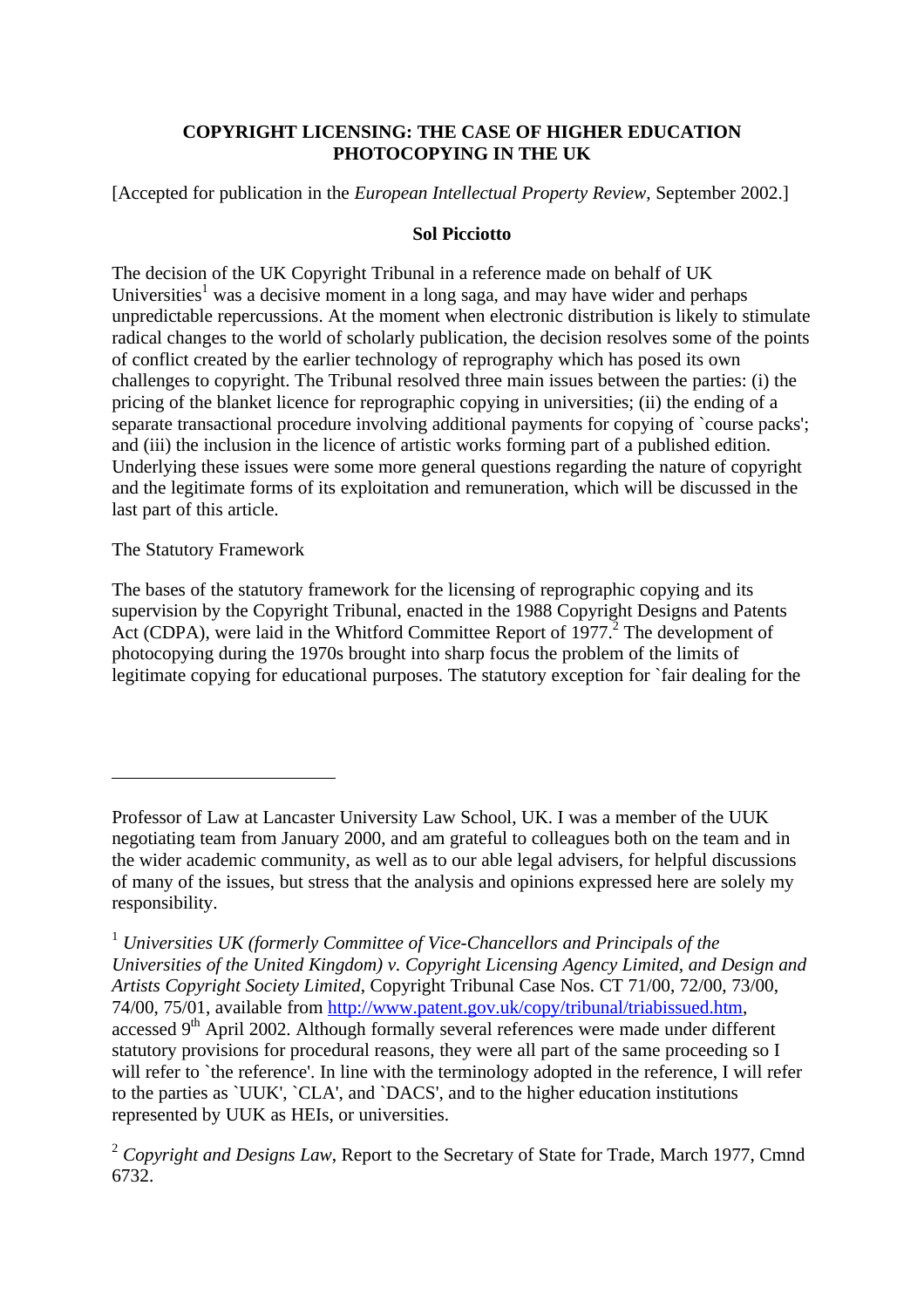purposes of research or private study<sup>3</sup> left considerable scope for interpretation, in particular in relation to its application to the growing practice of teachers making copies of relevant material for their students. Educationalists considered that this was a problem for publishing only to the extent that it might damage print sales. Photocopying provided a means of easy access to the material purchased by libraries for the rapidly increasing numbers of students and researchers. Since these readers would be very unlikely to purchase individual copies of the bulk of rapidly growing periodical and monograph literature, photocopying could only be said to harm sales in limited circumstances. Thus, the Council for Educational Technology suggested to the Whitford Committee (para. 256) `a dual approach for education - extended fair dealing provisions and a blanket licensing system'.

Whitford strongly endorsed the concept of `blanket licensing', having considered the various schemes already operating in other countries, as well as the existing UK scheme for public music performances. It envisaged that these should emerge through negotiations between licensing bodies and organisations representing users, but to `encourage' the process it proposed that (i) reprographic reproduction should not be an infringement until such schemes were in place, and (ii) once schemes were available, the fair dealing exception should no longer apply to reprographic (facsimile) copying, even of single copies. Furthermore, Whitford proposed that, `in the not unlikely event of disagreement', a copyright tribunal should have the power to decide `not only on rates of payment, but also on terms and conditions, having regard to what is reasonable in all the circumstances' (para.287).

After due consideration, a government Green Paper in July 1981<sup>4</sup> endorsed this approach, but with a significant modification. It took the view that the narrowing of the 'fair dealing' exception would be impractical and unreasonable in the era of the self-service photocopier, which is 'after all nothing more than a tool of modern technology' (p.10). However, abuse should be prevented by an amendment making it clear that the exception did not extend to `systematic copying of the same material'.<sup>5</sup> This was endorsed in the White Paper issued in 1986,<sup>6</sup> which also proposed a corresponding attenuation of the liberty to copy in the absence of a licence, to 1% of any work per quarter.

Following a period of furious lobbying from all sides, the proposals in the White Paper were in the main enacted in the 1988 Act. The exception for `fair dealing ... for the purposes of research or private study' was re-enacted in s.29, but with explicit exclusions (a) to prevent

 $3$  Copyright Act 1956 s.6. Section 7 of the Act also allowed non-profit libraries subject to certain conditions to supply to readers single copies of an article from a periodical or reasonable extracts from a book.

<sup>&</sup>lt;sup>4</sup> Reform of the Law Relating to Copyright, Designs and Performers' Protection (Cmnd 830) July 1981.

 $<sup>5</sup>$  Para. 8.8, p.47. This was also to apply to the `library' exceptions, to make it clear that</sup> libraries could only supply single copies to users. However, the fair dealing exception would be explicitly extended to the separate 25-year copyright in published editions, introduced in 1956 `to prevent pirate publishers from reproducing the typography of complete editions photographically' para. 8.11.

<sup>&</sup>lt;sup>6</sup> Intellectual Property and Innovation, Cmnd 9712.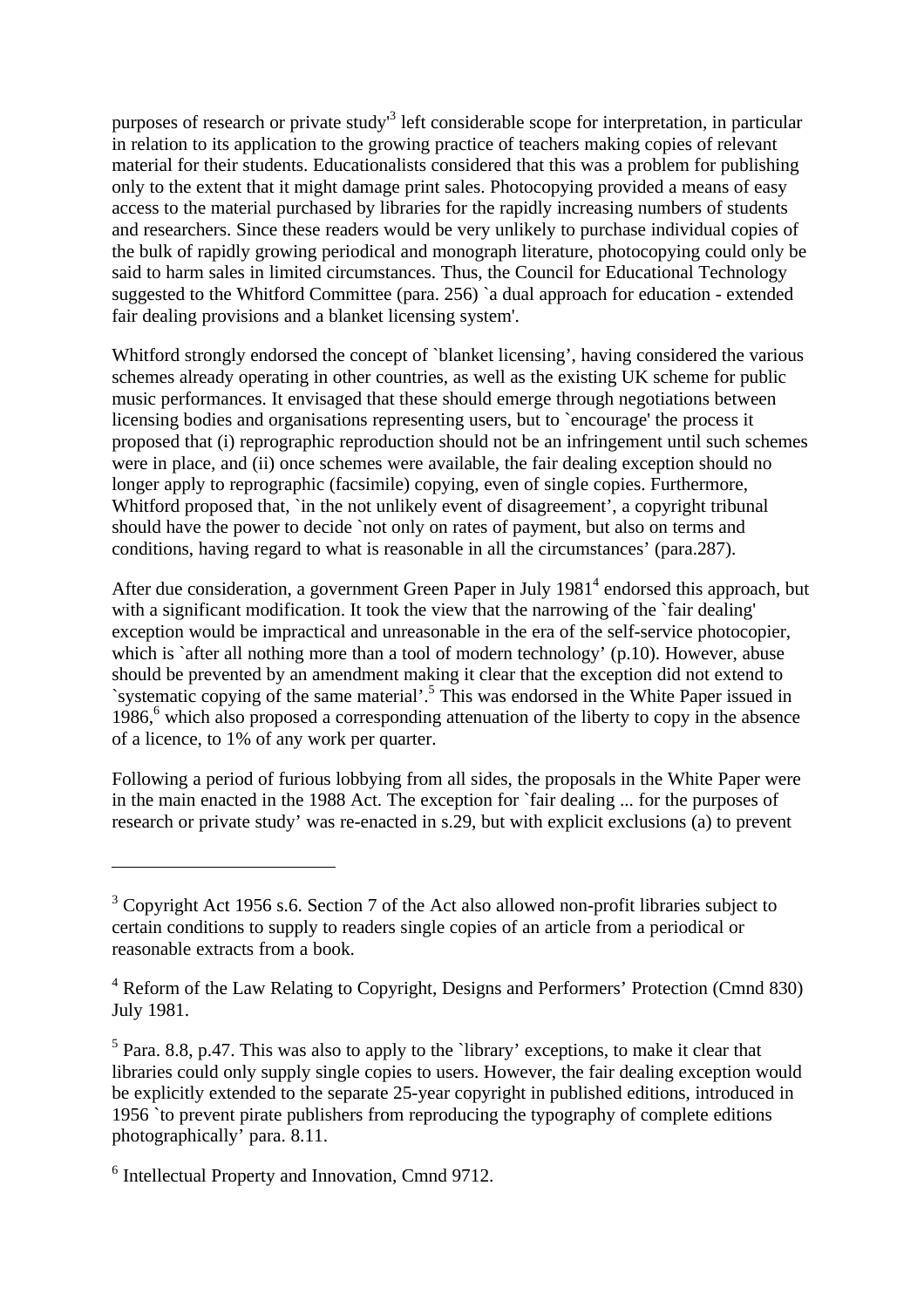libraries from supplying multiple copies, and (b) where `in any other case, the person doing the copying knows or has reason to believe that it will result in copies of substantially the same material being provided to more than one person at substantially the same time and for substantially the same purpose' (CDPA 29(3)). Educational establishments were given the freedom to copy up to 1% per quarter from published works, but only if and to the extent that no licence was available (CDPA 36).

This was part of a more general international trend of extending to the print world the system of collective licensing which had originated with music performance licensing. Such schemes in effect entail compulsory licensing.<sup>7</sup> However, this was veiled in the UK legislation, which emphasised the voluntary negotiation of terms between groups in some way representing different interests, but with the possibility if they failed to agree of recourse to a tribunal having the power to decide what is `reasonable'. It also made these negotiations unnecessarily difficult by failing to clarify what the parties are supposed to be negotiating about. Licensing was obviously intended to cover copying beyond the limits of fair dealing, but since those limits were left indeterminate, the parties were obliged to negotiate privately an issue which is surely one of public policy.<sup>8</sup>

### **Negotiations and Licences**

 $\overline{a}$ 

As Whitford had suspected, agreement was elusive, since the parties began from radically different perspectives. Educationalists argued that payments should essentially recoup the possible economic losses to publishers from print sales. Any substantial charges or elaborate permission procedures for making photocopies would deny users the benefits of the new technology of reprography. Publishers, on the other hand, considered that payments should reflect the benefit to users of obtaining convenient access to the work, albeit by a means under the control of users and owing nothing to the print publishers. This disagreement raises some fundamental questions about the concept of copyright, arising from the extension of its application to cover `secondary' rights resulting from new communications technologies.

Attempts to negotiate educational licences date back at least to the 1970s (see Whitford Report para. 261), but had proved fruitless in the absence of a clear legislative framework or policy. Negotiators continually found it impossible to agree either on (i) what requires to be licensed, or (ii) the rates and bases for payments. The Whitford report envisaged blanket licensing for all photocopying, which in effect meant a tax on photocopying; but it left the

 $<sup>7</sup>$  Unhelpfully described by Herman Cohen Jehoram as `voluntary compulsory licences':</sup> (2001) 23 EIPR 134, at 135.

<sup>&</sup>lt;sup>8</sup> In contrast, the Australian legislation (Copyright Act 1968, as amended) provides a more precise definition of fair dealing and a right to a statutory licence; initially this was based on record-keeping, but this was found administratively cumbersome, and amendments in 1989 introduced the alternative of sampling: see Application of Copyright Agency Ltd under s.153C of the Copyright Act 1968; University of Adelaide & Ors [1997] ACopyT 3 (11 July 1997); and Australian Copyright Tribunal Ltd. v. University of Adelaide et al [1999] ACopyT 1, CT 4 of 1997 (2 February 1999). Despite the clearer legislative framework there has been disagreement and litigation over the scope of permitted copying, especially of course packs: see Copyright Licensing Agency Ltd et al. v. Victoria University of Technology et al. 53 FCR 56 (1994).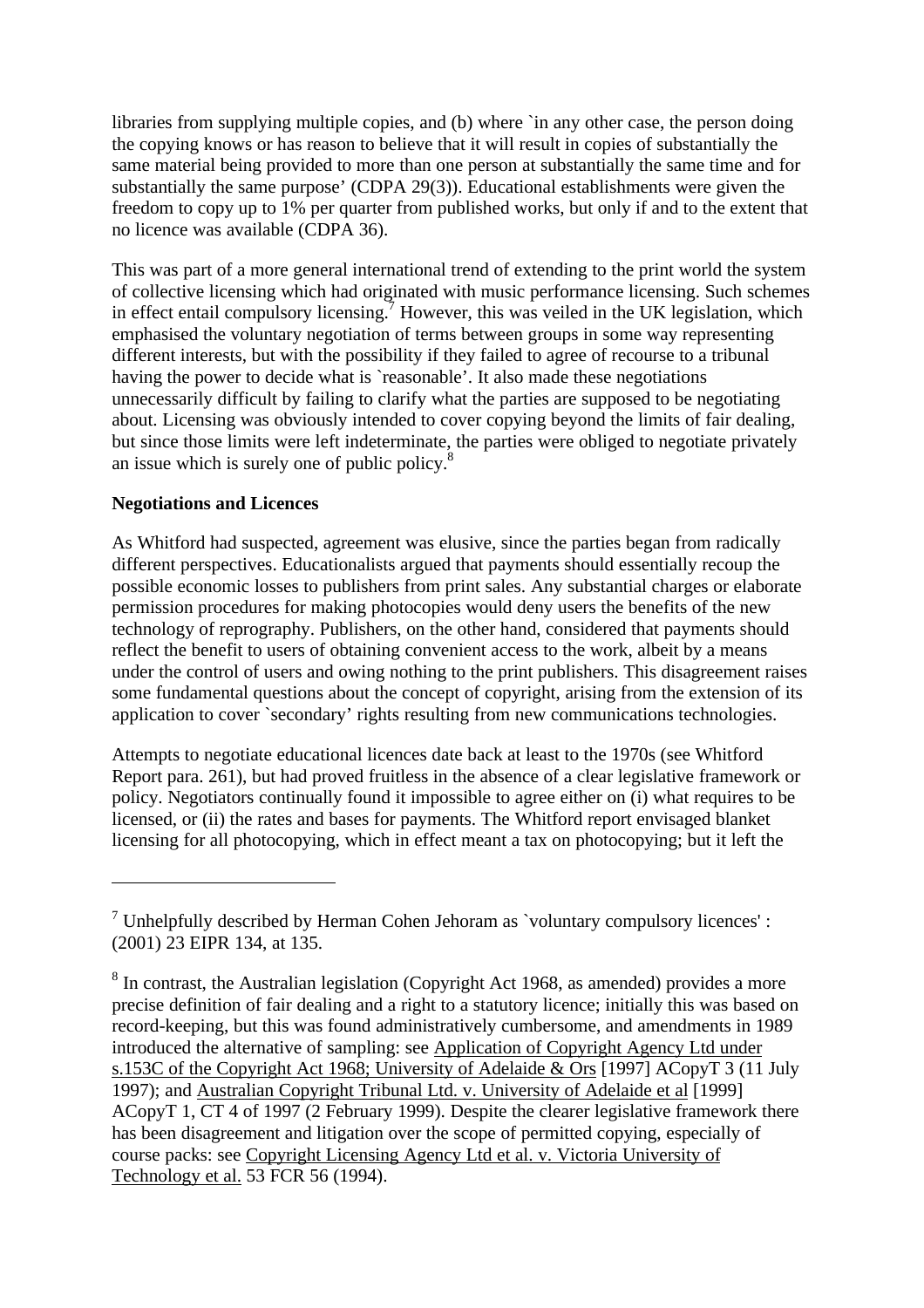details to negotiation, with a cursory few lines suggesting that charges `on a capitation basis' might be possible, and urging that administration costs be kept low (para. 281).

Following the formation of the Copyright Licensing Agency (CLA) in 1982-3, $9$  it made determined efforts to negotiate educational licences, but with limited success. In May 1984 the CLA promulgated a Licensing Scheme for Photocopying of Copyright Books, Periodicals and Journals, broadly aimed at all users, from schools and colleges to hospitals, commercial organisations, copy shops and private individuals. The `simple conditions' it proposed entailed a fee of £10 per photocopier, a limit on the proportion of works which might be copied, a requirement to make and return records for all copies made, and payment of a fee per copy `based on the average cost of buying pages of different types of work'. In fact, this scheme was substantially based on proposals developed earlier by publishers' representatives, which had found little favour amongst users. In June 1982 universities had rejected a draft licence proposed in autumn 1981 by the Committee of the United Kingdom Copyright Owners (chaired by Lord Wolfenden); yet a `final draft licence' had been put forward by the Publishers Association in virtually identical terms in December 1982, followed by further versions in March and August 1983, culminating in the CLA's scheme of 1984.

The universities' main objection to these proposals was that they covered not only multiple copying but also the making of single copies in libraries, which they regarded as within the scope of the fair dealing and libraries' exceptions. Despite the rejection in the 1981 Green Paper of Whitford's recommendation to curtail fair dealing once licensing schemes were on offer, the CLA proposals still envisaged that licensees would pay for all copies. To ease acceptance, the CLA suggested trial schemes which entailed monitoring of copying at sample institutions, but universities feared that this was merely intended to prepare the ground for generalised restrictions on and charges for all copying. The CLA did succeed in reaching agreement with local education authorities on behalf of schools, initially for a trial scheme from November 1984, and then a 3-year licence from April 1986. This was no doubt easier to achieve because the vast bulk of copying in schools is multiple copies for classroom use, rather than single copies made by or for an individual pupil.<sup>10</sup>

Thus, the disagreement between universities and publishers centred on the extent of the exception for `fair dealing for the purposes of research or private study' as applied to photocopying. Publishers could argue that fairness depended on the proportion of the work that is copied, so that it would not be fair dealing to make even a single copy of a substantial proportion, for example the whole of a periodical article; and that copying for the purposes of  $\frac{1}{11}$  instruction in an institution was not for the purposes of private study.<sup>11</sup> Universities might

<sup>&</sup>lt;sup>9</sup> It was established in April 1982 and incorporated by guarantee in January 1983. For an account from the CLA's perspective see Charles Clark and Colin Hadley, Collective Administration of Reprographic Reproduction Rights, (London: The Copyright Licensing Agency Ltd., 1993).

 $10$  Schools also had a strong incentive following successful infringement actions brought by the Music Publishers' Association in 1981, and the Publishers' Association in 1984: see Clark & Hadley, ibid., p.18.

 $11$  Lawyers took the much stronger point on behalf of publishers that the fair dealing exception in the 1956 Copyright Act applied to literary copyright and not to the publisher's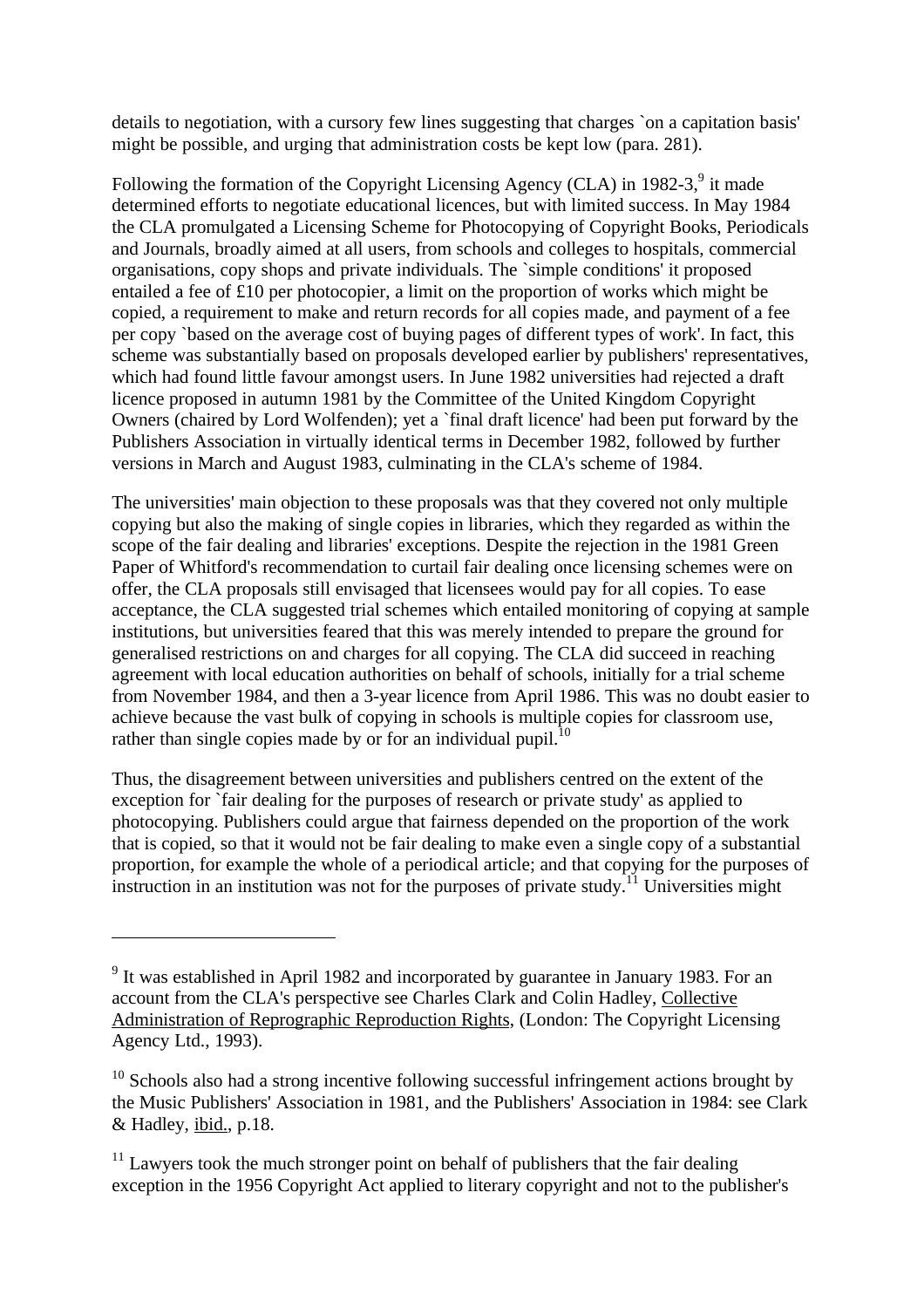counter that the exceptions must necessarily apply even if there has been copying of a `substantial part' of the work, since otherwise there would be no infringement; and argued for an economic test: dealing should be regarded as fair if there is no commercial motive or profit and it was within bounds ensuring that the publisher would not lose sales of print copies. Even if copies were made by teachers for students, they might still be for the purposes of `private study' in their rooms, the aim being to avoid the problem of many students attempting to read the same item in the library. In view of the ubiquity of the self-service photocopier, the 1981 Green Paper had rejected restrictions on the making of single copies, but it suggested a clarification of the exceptions `to make it quite clear that they excluded the related production of multiple copies of the same material' (p.10). Beyond this, however, the government was reluctant to offer any more precise definition of fair dealing.

In support of their position, universities put forward codes of practice to define the legitimate limits of educational copying, and proposing simple procedures for payments for copying beyond those limits.<sup>12</sup> In the meantime, some developed procedures for requesting permissions from publishers for copying which they considered outside the fair dealing limits (essentially, multiple copying). This was initially quite successful, and some publishers were willing to permit copying without any payment from items which students could not be expected to buy.<sup>13</sup> However, they were instructed to end such practices by the Publishers' Association, which viewed them as undermining its case for a CLA Licence. The Publishers' Association went further, and resorted to threats of legal action, and lawyers' letters were sent to the University of Kent in 1983, and the University of Warwick in 1985, both in respect of copies made for law students. These were fairly easily resisted, since the Association could not show that it had any mandate to act on behalf of the rights-owners of the material involved, much of which in any case was effectively in the public domain.<sup>14</sup> The universities undertook to remind their staff of the importance of adherence to copyright law, and affix notices to this effect next to every photocopier.

separate 25-year copyright in the typographical layout, but this point was not pressed in the general debate about the legitimacy of photocopying. The 1986 White Paper recommended removal of this anomaly, which was accomplished in the CDPA 1988.

 $\overline{a}$ 

 $12$  See Aslib (The Association for Information Management), "Photocopying and Copyright. Supporting document to a draft Owners and Users Joint Code of Photocopying Practice for materials other than music", March 1984.

 $13$  Law schools took the lead, for understandable reasons, and at first met with a positive response from law publishers: see the article by Hugh Jones (Director of Sweet & Maxwell), "Permission to Make Multiple Photocopies. Or how to photocopy copyright material for class use with full permission of publishers and authors", The Law Librarian, September 1984, p.20.

<sup>14</sup> Thus, government documents were subject to an open licence stated by Treasury Circular (9 January 1958, replaced by General Circular 75/76); the Incorporated Council for Law Reporting, which publishes the main series of Law Reports, accepted that they could be copied for educational purposes; most international organisations printed a permission on their publications for non-commercial reproduction with due acknowledgement; many journal publishers (especially learned societies) also granted permission freely.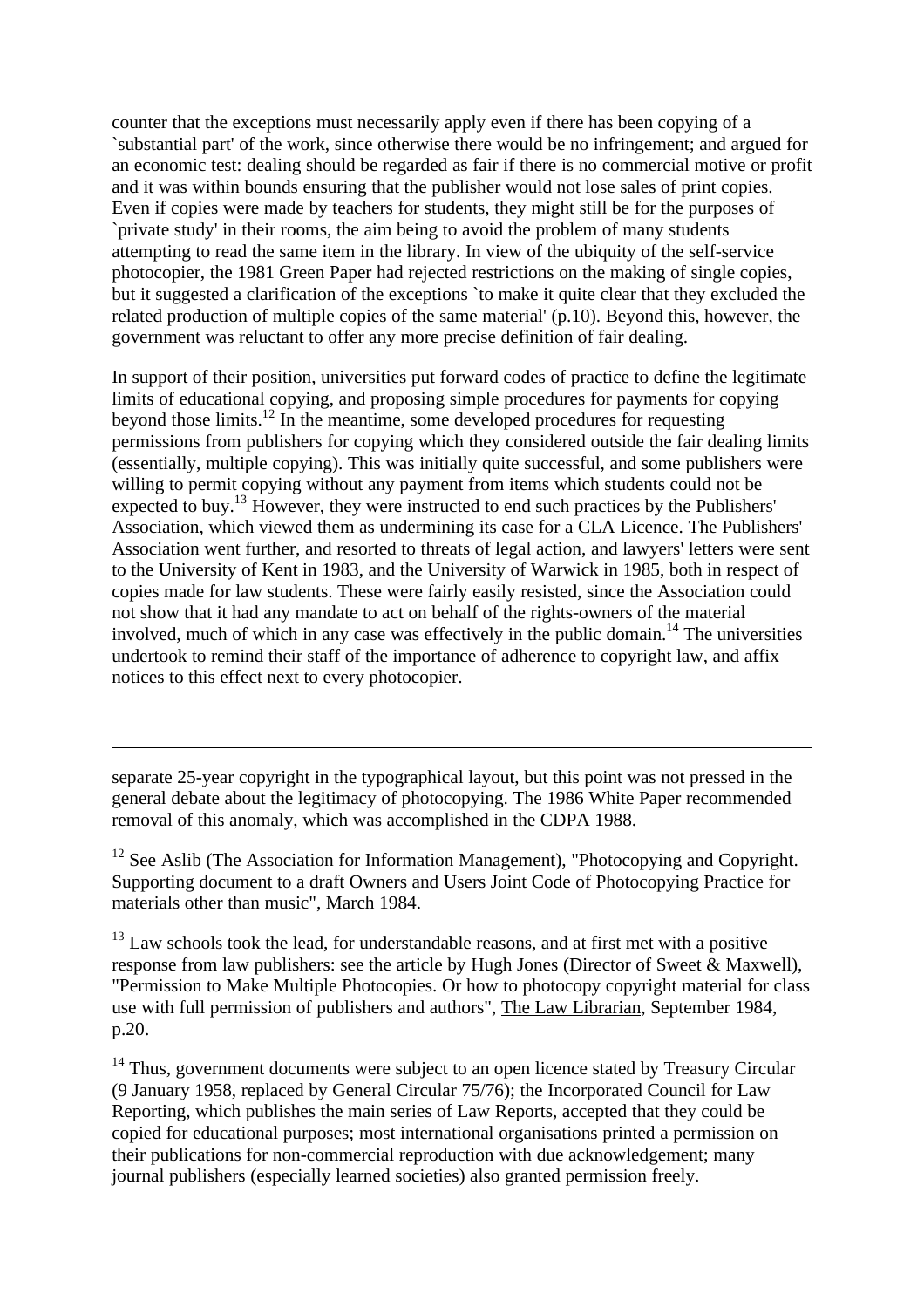The enactment of the CDPA broke this deadlock. In 1987, as the legislation passed through parliament, agreement was reached for a one-year trial scheme in 1988 for universities. This aimed `to establish the extent of Multiple and Systematic Single Copying', to assess the burden of recording it, and to consider the feasibility of a collective licence. In participating institutions such copies were to be recorded and paid for at the rate of 2.5p per page copy (the publishers' initial bid was 12p). Some eighteen months later, with the CDPA about to enter into force, agreement was reached on a 3-year licence from 1 January 1990. This covered the right to make `multiple copies … for any occasion or purpose', as well as the right to make copies `when, for the purpose of a lecture … or other formal class, groups of students are required by a member of staff to obtain copies of copyright material for such purpose'. This wording was clearly aimed to cover the type of copying explicitly excluded from fair dealing by the new s.29(3) of the CDPA. As Whitford had hoped, the payment was a capitation fee, set at £1.475 per full-time-equivalent students (FTES), and there was no mention of a rate per page. Copying should not exceed 5% or one complete chapter of a book, one article from an issue of a journal, or one poem or short story not exceeding 10 pages. There was no requirement to request permission in advance, nor even to keep records of items copied, except for those universities selected to participate in a sampling scheme, the stated aim of which was to monitor the operation of the licence and facilitate distribution of the income by CLA to rights-holders. The universities had effectively achieved their aim of a blanket scheme covering multiple copying and with minimal administrative burdens.

This was largely reversed by modifications pressed by the CLA and introduced as amendments to the licence, to come into force from 1 May 1993. These excluded from the blanket licence `the creation and copying of study packs ... defined as collections which consist in whole or in part of Copyright Material assembled in advance by or on behalf of academic staff for teaching purposes and made available to students ... to the extent that [sic] four or more extracts of copyright material in sets of five or more, during any one course of study'. For these, the CLA established a `transactional' system it named CLARCS, through which permissions could be obtained on payment of a fee per page-copy, on condition that such study packs were supplied to students only at cost. The capitation fee for the blanket licence was set at £2.25 per FTES, with annual increases to reflect inflation. In the negotiations for the fee, the CLA had suggested that it should be based on an estimate of 30 pages x 10p per page, less a discount of 25%, but the universities disliked the concept and especially the price of 10p per page, and the formula was not mentioned in the amended licence.

Repeated attempts by universities since 1995 to reverse the exclusion of study packs from the blanket licence were met by the CLA's firm reply that it had `no mandate' to do so. The amended Licence of 1993 was renewed for successive short periods to March 1998, when a new Licence was agreed, after some ten months of negotiations. When its terms became known there was widespread dissatisfaction in universities, since not only was the study packs exclusion maintained, but it was defined more widely. In their defence, the negotiators could say that the capitation fee had been held at £3.09, rising to £3.25 in the 3<sup>rd</sup> and final year, compared to the CLA's first negotiating offer of £4.20 (which it regarded as a `discount' on the `objectively' justifiable fee of £6.72) and the universities' proposal of £2.62. However, at the CLA's insistance, the Licence stated that the fee had been calculated by reference to a `formula' of 65 pages multiplied by 5 pence, and that this formula should be used as the basis for future Licence fees.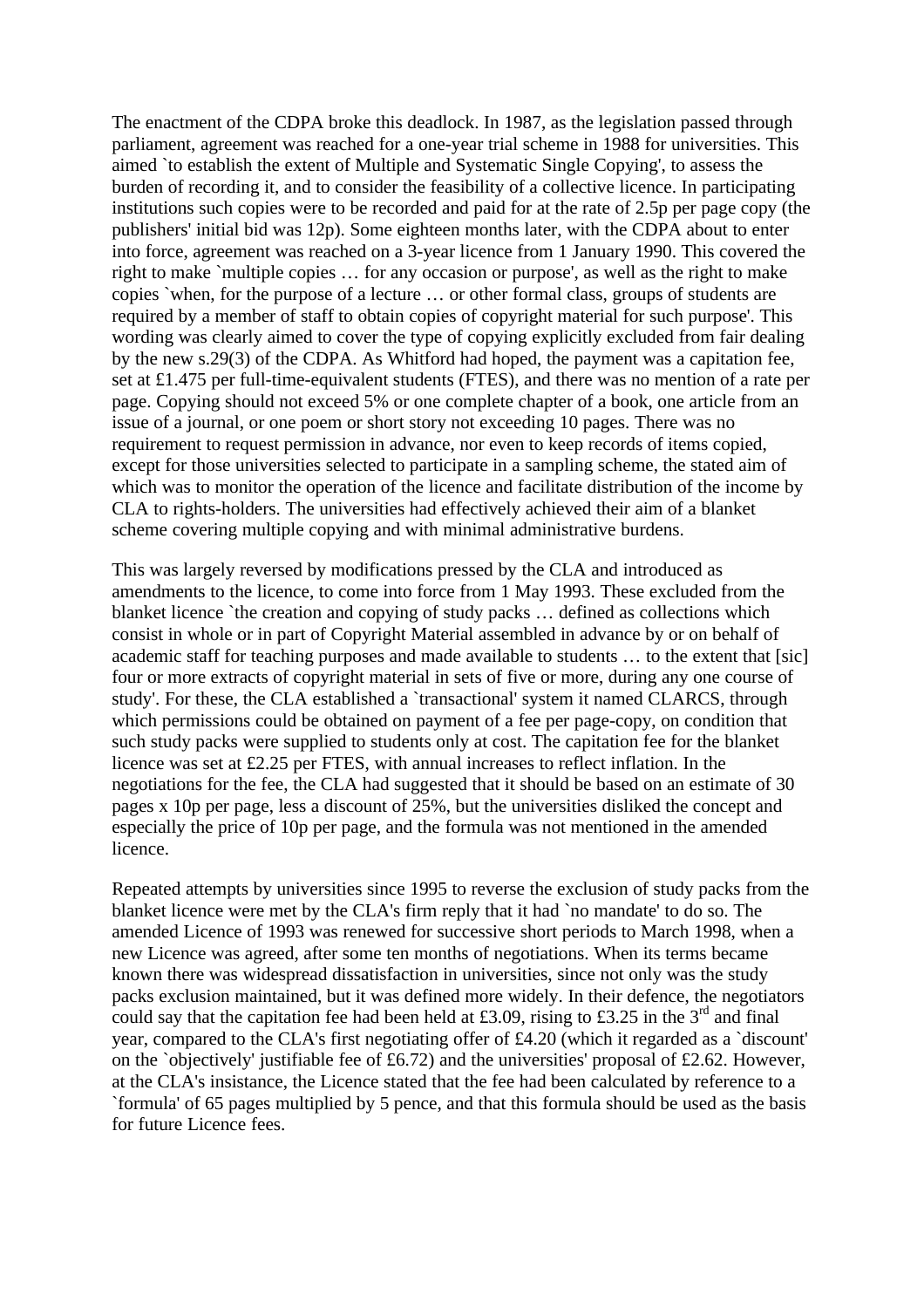These terms reopened the old wounds, since such a formula required agreement on which copies should be paid for, and assumed that this was a factual matter. Since the 1988 trial scheme, the CLA had used surveys to try to estimate the total volume of photocopying in universities which, as an average per FTES, would be put forward as a basis for negotiation of the fee. However, the surveys covered all copying, including single copies made on selfservice copiers in libraries - indeed, this was the main focus of the surveys. To take account of `fair dealing' the CLA would simply offer a `discount': thus, the 1993 Licence was notionally based on a formula of 30 pages x 10p per page, with a discount of 25%; the opening offer in 1997 was based on surveys which produced an estimate of 80 pages per FTES, which the CLA again proposed to discount by 25%. Following the 1998 Licence, the CLA developed a new survey methodology, the basic details of which were accepted by universities. However, when the question of how to determine the `fair dealing' discount was broached, discussions broke down in acrimony. The CLA continued to insist that a substantial proportion of single copies should be paid for under the licence, even though the Licence itself only covered `multiple Copies for the same occasion or purpose'.<sup>15</sup>

A further dispute arose in 1999, when the CLA moved to exclude artistic works from the Licence, and make them the subject of a separate Protocol. This resulted from the conclusion by the CLA of an Agency agreement with DACS (the Design and Artists' Copyright Society). The CLA had rejected approaches from DACS since 1986, and had simply excluded from its licences the copying of `separate illustrations', but an agency agreement was finally reached in later 1998. As a result, the CLA proposed to exclude all illustrations from the Licence, and to offer a Protocol covering them. Failing to reach agreement with the UUK negotiators, it wrote directly to its university licensees, announcing a variation of the Exclusions in the 1998 Licence to remove all illustrations, and offering a Protocol for all artistic works. The fee per FTES for this was initially set at £3.17p, but this was apparently intended only for departments which were high users of artistic works, and after reconsideration it was offered on an institution-wide basis at 65p, which was accepted by some 30 institutions (mainly those with fine arts or medical schools). The position of the remainder in relation to illustrations remained unclear until July 2000, when the CLA, fearful that this issue would overshadow the negotiations for extension of the main Licence (due to expire from 1 February 2001), unilaterally extended the artistic works indemnity, although this was said to be subject to satisfactory progress in those negotiations.

By this stage, however, the universities' representatives had obtained legal advice that was unequivocal: the only means of obtaining a Licence which might meet their needs was a reference<sup>16</sup> to the Copyright Tribunal, which was duly commenced in July 2000.

<sup>&</sup>lt;sup>15</sup> This seems to have been a clumsy rewording of the terms of the 1990 licence cited above. Strangely, however, the negotiators seem to have disregarded the fact that the Licence only covered multiple copying, perhaps because of the difficulty of identifying single copies made `for the same occasion or purpose'.

<sup>&</sup>lt;sup>16</sup> For procedural reasons four references were made under CDPA 118 and 119 of the existing licence and the variation proposed in respect of artistic works, and on behalf of those who had accepted the artistic works protocol as well as those who had not. During the proceedings two further references were made to deal with the CLA's argument that CLARCS was not a scheme: see Interim Decision paras. 27-30. The DACS became a party to the references as an Intervenor.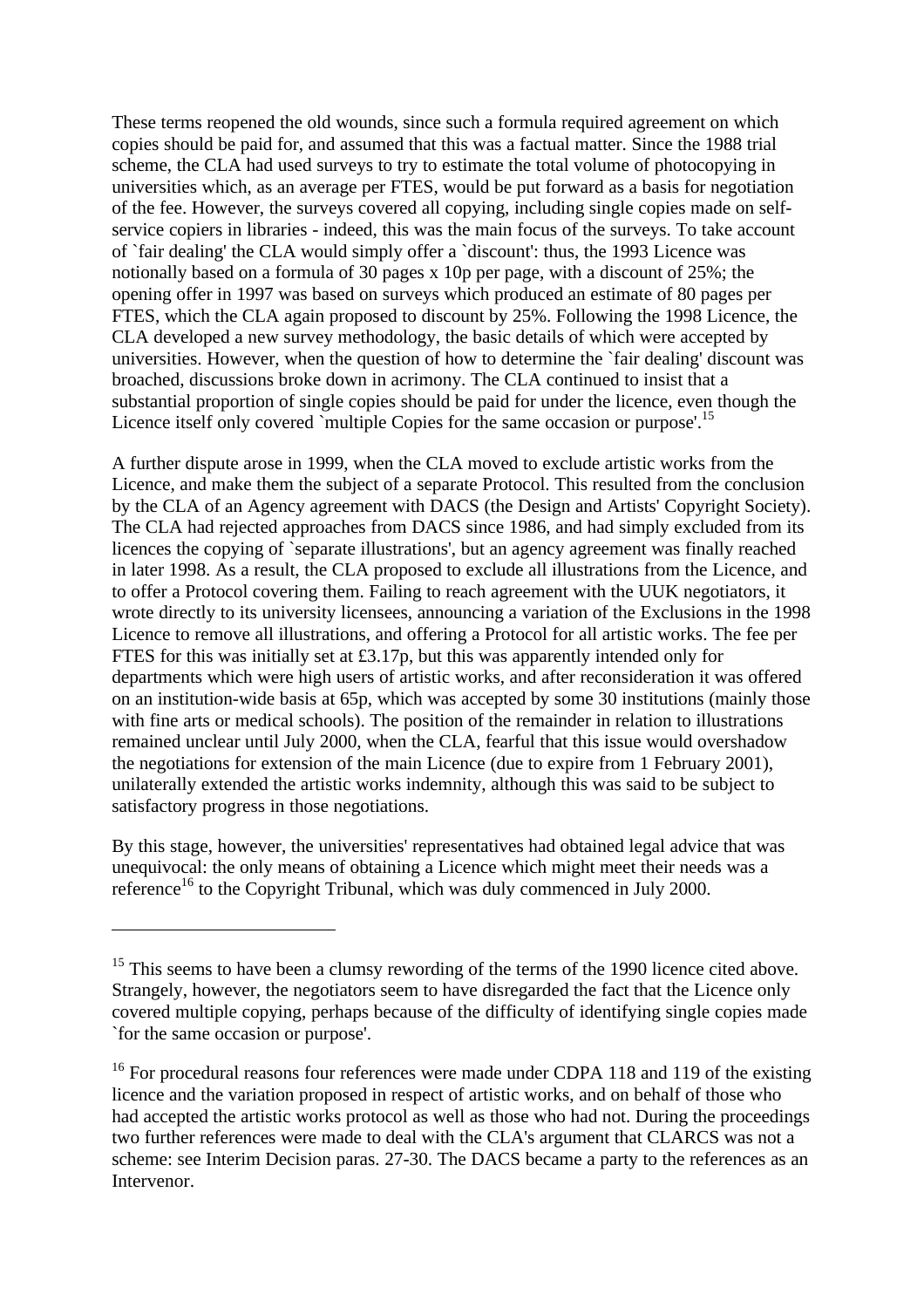### **The Tribunal's Decision**

In its decision of 13 December 2001,<sup>17</sup> the Tribunal aimed `to achieve a simple, economic, universal system promoting good education for the benefit of staff and students, whilst at the same time achieving fair and reasonable remuneration for the owners of rights' (para.177). To this end, its Order provided for a 5-year Licence from 1 August 2001, with no restriction on Course Pack copying, and without the exclusion of separate illustrations, for a fee per FTES of £4.00, increasing in line with inflation but `not based on any notional number of pages or price per page' (para.178).

The legal basis for ending the course packs restriction seems straightforward, since the Tribunal is empowered under CDPA 118 and 119 to settle the reasonable terms for a licensing scheme. In deciding the restriction was unreasonable, the Tribunal was influenced not only by the universities' evidence of the administrative inconvenience and the harm to education of requiring prior clearance, but also the CLA's own evidence that the administrative costs of CLARCS clearances absorbed over one-third of the revenue derived from it (paras.67-9).<sup>18</sup> However, legal complications were raised by the CLA's view, consistently maintained in negotiations since 1992, that it had no mandate from rights-owners to permit course pack copying. To support this, CLA's counsel argued that the Tribunal's jurisdiction extends only to the rights actually conferred by owners on licensing bodies, and that to decide otherwise would entail compulsory licensing. The Tribunal took essentially the common-sense view that the scheme covered copying of licensed material, and the restrictions regarding course packs related to the terms on which this could be done. Its jurisdiction to decide the reasonableness of such terms inevitably entails a degree of compulsion:

`As this Tribunal pointed out in *British Sky Broadcasting v PRS* [1998] EMLR 193 at 210-211, most of the Tribunal's work consists of imposing terms on parties who have been unable to agree. Where the Tribunal awards more favourable terms to the licensee than were on offer, those terms are imposed. But that does not mean that the Tribunal is creating a compulsory licensing scheme: the rightsholder is always free to withdraw from the scheme.' (para. 65)

This issue was raised in another form in the final Hearing in March 2002 to settle the terms of the new Licence. UUK contended that since the Tribunal had determined a fair rate and terms for the existing repertoire, it would be inappropriate to continue to limit the indemnity in the Licence so as to allow the CLA to vary the Excluded Works and Categories of Excluded Work from `time to time'. While the Tribunal accepted (as conceded by counsel for the CLA) that the right to add to Excluded Categories should go, it was unwilling to end the right to extend the list of excluded works, or to allow the indemnity to continue regardless of any

 $17$  This and the Final Order are available at

http://www.patent.gov.uk/copy/tribunal/tribnews4.htm.

 $18$  Collecting societies are conscious of the criticism that they `spend pounds to distribute pennies': see Clark & Hadley, ibid., note 9 above, p.18, who report that as early as 1982 the CLA's Board decided that its costs should never exceed 20% of its operating income, and that at the time they wrote the CLA was deducting only 12.5% overall from fee income.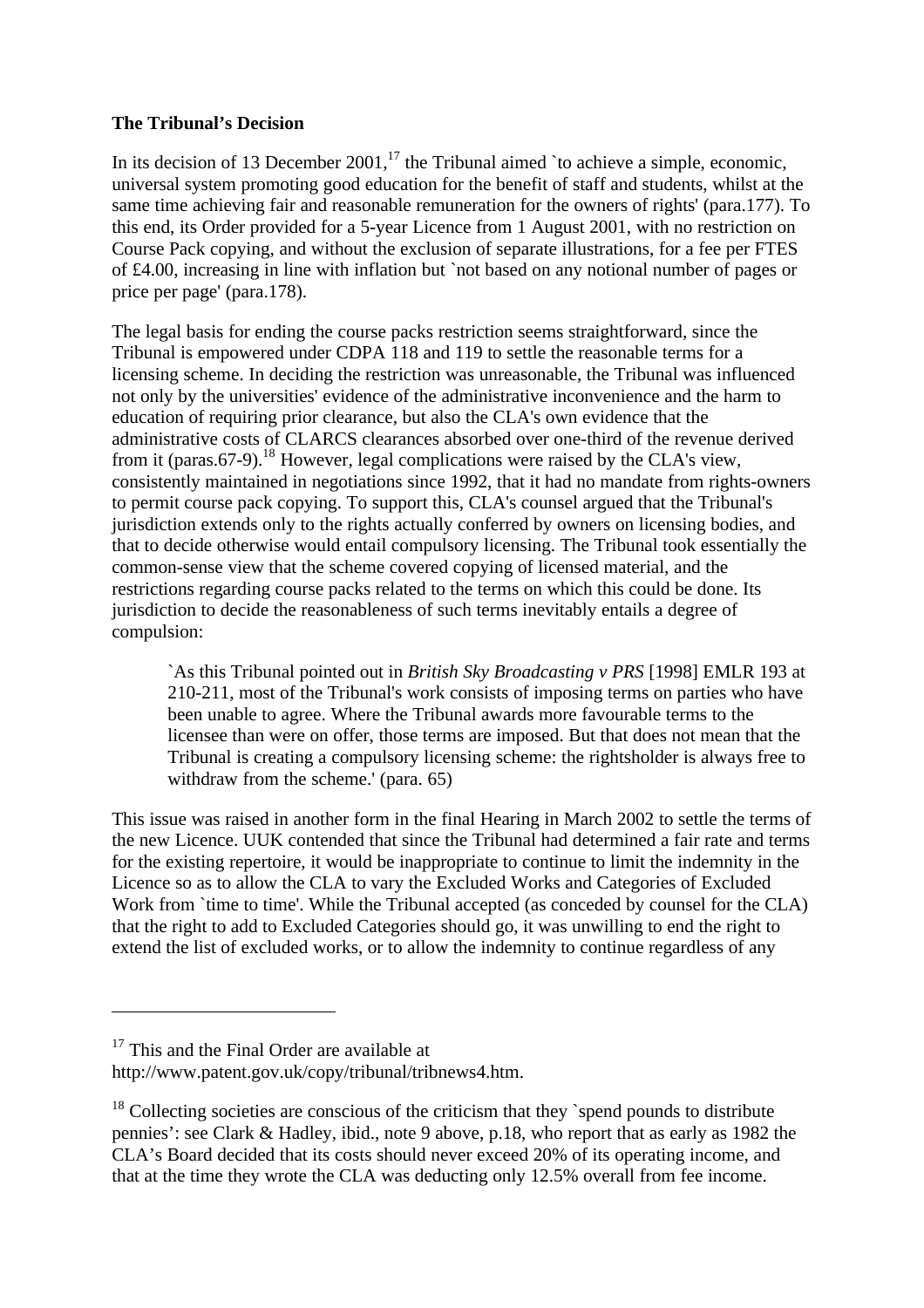such exclusions. In the event of withdrawal of a significant number of works, it said, UUK could return to the Tribunal for reconsideration of the Licence terms.<sup>19</sup>

No clear reason was given for this decision, which probably reflected the Tribunal's reluctance to impose a `compulsory' licence. However, the proposal on behalf of UUK could be said to follow logically from the Tribunal's adjudication of the reasonable terms for the Licence. The CLA's fees income, since it has been determined on the basis of the Tribunal's view of a reasonable licence fee, should be sufficient to compensate all rights-owners for copying within the limits in the Licence, regardless of whether such rights-owner has formally mandated the CLA to act on its behalf or not; hence, the CLA should always be in a position to cover any claims for which it might be liable under the indemnity.<sup>20</sup> For the CLA it was argued that as an `agent' it could act on behalf only of those who give it a mandate; however, in practice it does not and cannot have mandates from every rights-owner, and should be seen not as a purely private body acting on behalf of rights-owners, but a quasipublic one, administering schemes within the statutory framework.

The Tribunal had less difficulty in deciding to include all illustrations in the Licence, since this was desired by all the parties. However, it largely accepted the universities' position in taking the view that the exclusion of `separate illustrations' in the Licence should be construed to refer only to artistic works `which are both (a) on a separate page and (b) not necessary for the understanding of the text' (para.104). Thus, it allowed only 5p per FTES (or about 1.5% of the royalty) within the new blanket licence for the right to copy full-page artistic works (para.171).

The fee of £4.00 per FTES was arrived at by taking a `starting figure' for the Current Licence of £2.75, and adding an `uplift' of £1.20 for inclusion of Course Packs, and only £0.5p for artistic works (reflecting its narrow view of what had previously been excluded as `separate illustrations': paras.175-6). The uplift for Course packs reflected the current income through CLARCS for these of nearly £1m, which divided by 1.4m FTESs implied a fee of 70p. The Tribunal allowed for both an increase in the volume of such copying and the savings on CLA's administrative costs in setting an uplift of £1.20p for Course Packs (para.170).

The Tribunal gave two reasons for its `starting point' of £2.75 for the Current Licence. One was that the increase in 1993 (from £1.475 to £2.25) had been somewhat high especially in view of the reduction in scope of the licence introduced then. The other was that `it is at the upper end of what can be justified as reasonable having regard to what is paid by schools' (para.175). The case for the universities had relied heavily on the licences agreed by the CLA

<sup>&</sup>lt;sup>19</sup> UUK could also rely on the provisions of CDPA 137-138, which empower the Secretary of State to order that a licensing scheme for educational establishments be extended to works of a similar description which are `unreasonably excluded', if to do so `would not conflict with the normal exploitation of the works or unreasonably prejudice the legitimate interests of the copyright owners' (s.137.2.b), subject to appeal to the Copyright Tribunal. Section 137.2.b reflects the terms of article 9(2) of the Berne Convention and article 13 of the Agreement on Trade Related Property Rights (TRIPS) of the World Trade Organisation (WTO), discussed below.

 $20$  In case of difficulty, the CLA itself could initiate a request to the Secretary of State to use the s.137 powers.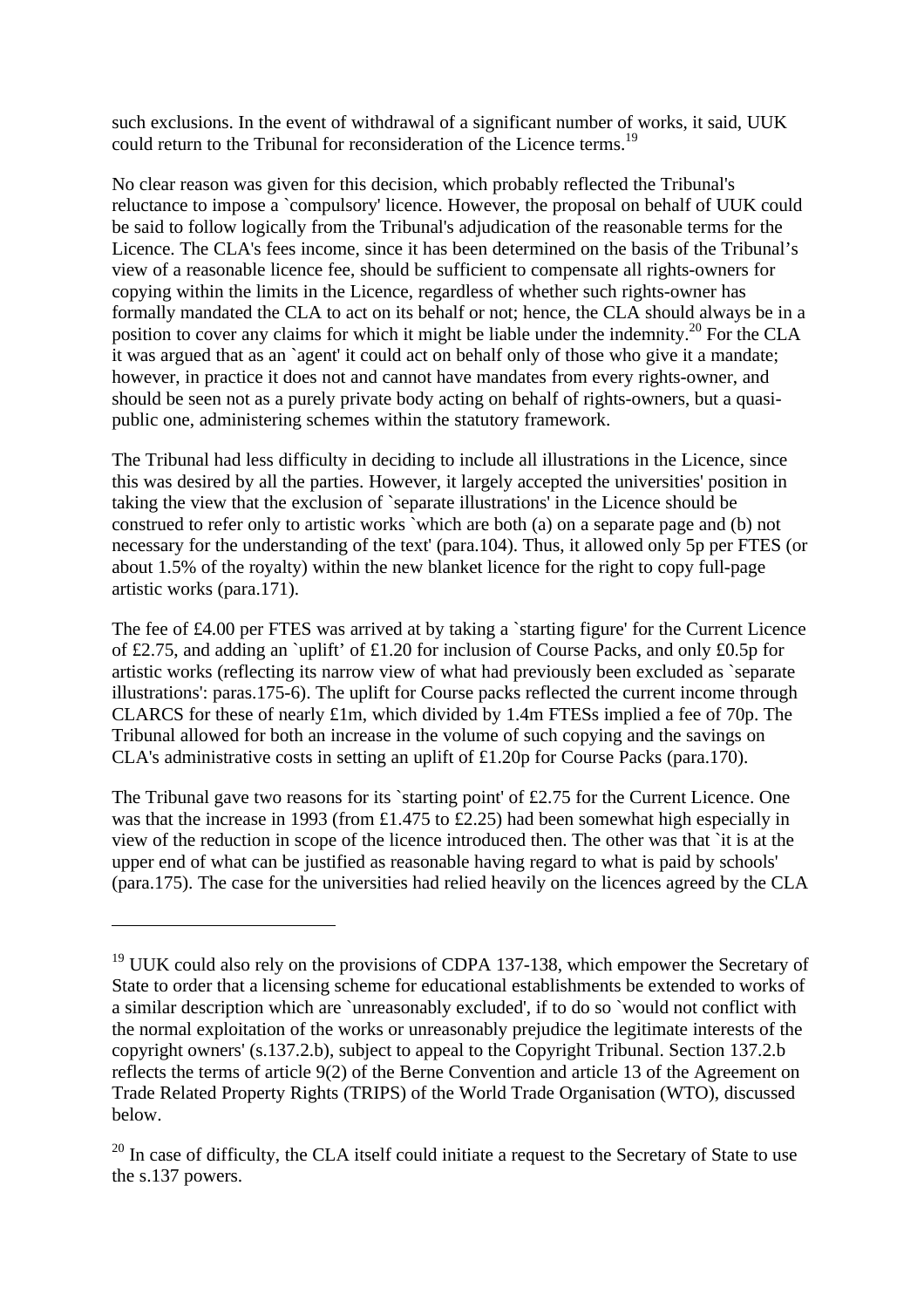for schools, since CDPA 129 requires the Tribunal to have regard to the availability of licences to other persons in similar circumstances. The most recent schools licence (in force from  $1<sup>st</sup>$  April 2000 to  $31<sup>st</sup>$  March 2001) charged 53p and 91p per pupil for primary and secondary schools respectively. This was stated to be based on surveys showing copying averaging 53 pages and 119 pages per pupil respectively, and a page value of 5p per page; but these figures were said to have been reduced `as a concession' to 17 and 29 pages, and subject to a further discount of 37.5% since schools acquired their licences through an agent (the Local Education Authorities). The universities' claim had therefore proposed a fee of 60p per FTES, since the CLA's surveys had shown total copies (including all single copies) averaging 106 per FTES, and universities could expect `discounts' at least as great as those given to schools. However, the Tribunal resisted the sharp cut in the fee which would follow from the comparison, by accepting arguments made by the CLA for distinguishing schools and universities.

The Tribunal was offered extensive evidence by the parties as to both the volume of copying and the appropriate price per page, but found none of it of much assistance. For the universities, an analysis of the volume data from the CLA surveys showed that less than 25% (some 27 pages per FTES) constituted multiple copying, and even when the CLA's expert statistician added an estimate for other non-fair-dealing copies, it came to below one-third. To counter this, the CLA had introduced evidence attempting to show substantial underreporting in the surveys, based on monitoring of the most recent surveys by Price Waterhouse Coopers. The Tribunal concluded (para.146) that none of the surveys were reliable, and there was probably some under-reporting, though far less than the factor of three suggested by the CLA.

It also found it hard to decide what allowance should be made for fair dealing, although stating that it should `probably' be more than the 22% suggested by the CLA (para, 146). It dealt briefly with the various contentions of the CLA as to the circumstances in which a single copy might not be fair dealing: copying by a student `for the purposes of his course of a relevant article, or a relevant short passage from a book' would usually be fair dealing, although copying the whole of a textbook would not; an instruction by a lecturer that every member of a class should make copies of the same material would not be fair, but the mere distribution of a reading list is not an infringement at all (paras. 34-35).

It had equal difficulty with the other factor in the `formula', the price per page. Here there were issues of principle which were perhaps inadequately explored in evidence (despite the voluminous documentation submitted). For the CLA it was argued that the price per page should reflect the value to the user, based on the cost per page of printed works (in the case of academic books, around 16p per page), which had long been put forward by publishers as the appropriate basis for pricing. The effect of this would be to increase four- or five-fold the cost of a photocopy. Universities in contrast suggested that exploitation of secondary rights should produce a similar income for the owner as that of the primary copyright itself: thus, an author's royalty of 10% of the retail price of a book produces somewhat less than 1p per page-copy; and it was suggested that in the case of permissions (e.g. for commercially-sold collections of selected reprints), if a charge is made at all, the rate might be between £8.00 and £12.00 per thousand words for a print-run of 500, or 1p per page-copy. This would add 20-35% to the cost of a photocopy, and thus not act as a significant restriction. Perhaps because it had inclined towards UUK on the volume factor, the Tribunal tended to prefer the CLA's view of these indicators of value, but in any case firmly rejected the `formula' approach.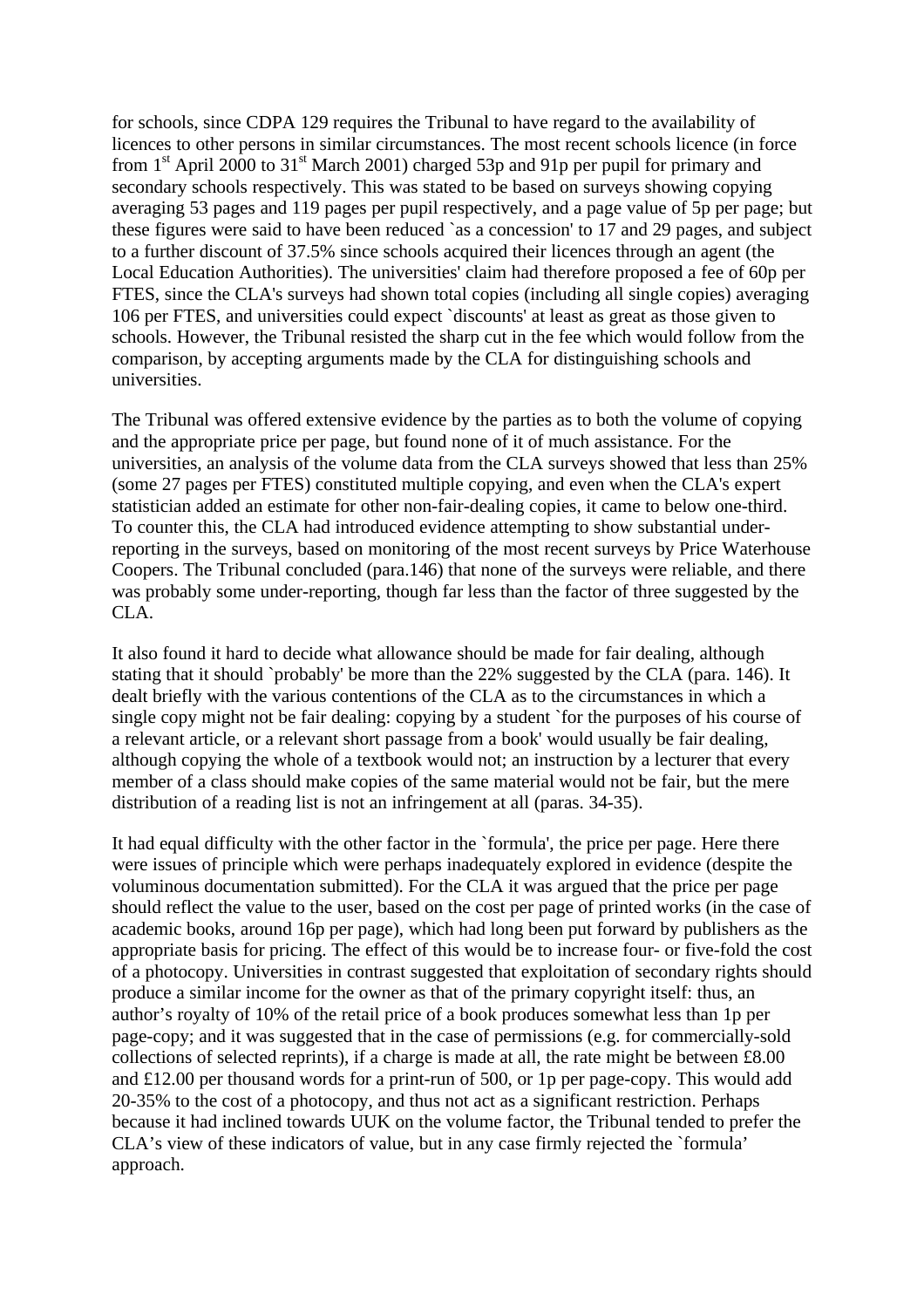In view of the significant uncertainties surrounding the volume of copying as well as the difficulty of estimating the proportion that might be fair dealing, the Tribunal's rejection of a `mathematical' approach (para.177) is understandable. There was also the advantage that if it performed its duty of deciding what was `reasonable' in an impressionistic way, rather than taking a view on the issues of principle on which the parties were so divided, it might spare itself the embarrassment and the parties the expense of an appeal on points of  $\text{law}^{21}$ . essence, it seems to have set the fee by reference to the level which the parties had agreed in their previous dealings. Although it rejected submissions for the CLA that the existing Licence negotiated in 1998 should be regarded as the fairest comparator (it could hardly be a `comparator', since it was the very scheme which had been referred), the Tribunal reached back to the 1993 revision of the original 1990 licence for its `starting point'.

Certainly, the outcome could be regarded as giving something to both sides, and hence a common-sense solution to an intractable problem. Universities obtained the comprehensive and simple blanket licence they had always sought, and briefly achieved in 1990-3. Taking account of its administrative cost savings on CLARCS (and allowing for an increase in course pack copying), the CLA would maintain its income at approximately the same level. Those who no doubt remained apprehensive were those publishers who were fearful that opening the floodgates to course packs would damage their sales of academic books to students.

However, the Tribunal's testy criticism of the `scale and consequent cost of the proceedings' (para. 13) perhaps points to more fundamental problems in the statutory scheme, which largely relies on private negotiations within a framework which fails clearly to identify the public policy principles on which they should rest. Despite the voluminous evidence adduced, resulting from 15 months of pre-trial proceedings and requiring a hearing extending over some eight days, it cannot be said that the Tribunal had an adequate basis for a thorough evaluation of these issues, especially their economic aspects, in more than an impressionistic manner.

# **Determining Normal Exploitation and Legitimate Interests**

 $\overline{a}$ 

Although heavily disguised as a `voluntary' arrangement, this type of licensing scheme is in effect one required by statute. It attempts to deal with some important issues of public policy by `private' negotiations establishing a system of management of property rights. However, the ambiguities of the UK statutory framework reflect a larger dilemma about the concept of property underlying copyright. That is, whether it is an inherent and essentially private right, or one defined by public policy to help manage the commercial diffusion of creative works. Licensing was the response to the challenge posed for copyright by the new technology of reprography. What was left unclear, however, was whether it was intended simply to enable owners to exercise their legitimate private rights, or rather as a means of adapting the existing form of those rights to technological and hence socio-economic change.

 $21$  Provided the Tribunal has regard to all relevant factors, its wide discretion to decide what is reasonable is not subject to appeal; nevertheless, a court has recently overruled one of its decisions on the basis for setting a royalty rate, in Phonographic Performance Ltd v. Virgin Retail Ltd [2001] E.M.L.R. 139, although it has been suggested that this should be regarded as an exceptional case: see E. Bragiel, "Is the Copyright Tribunal Showing Irrational Tendencies?" (2001) 23 European Intellectual Property Review 371-374.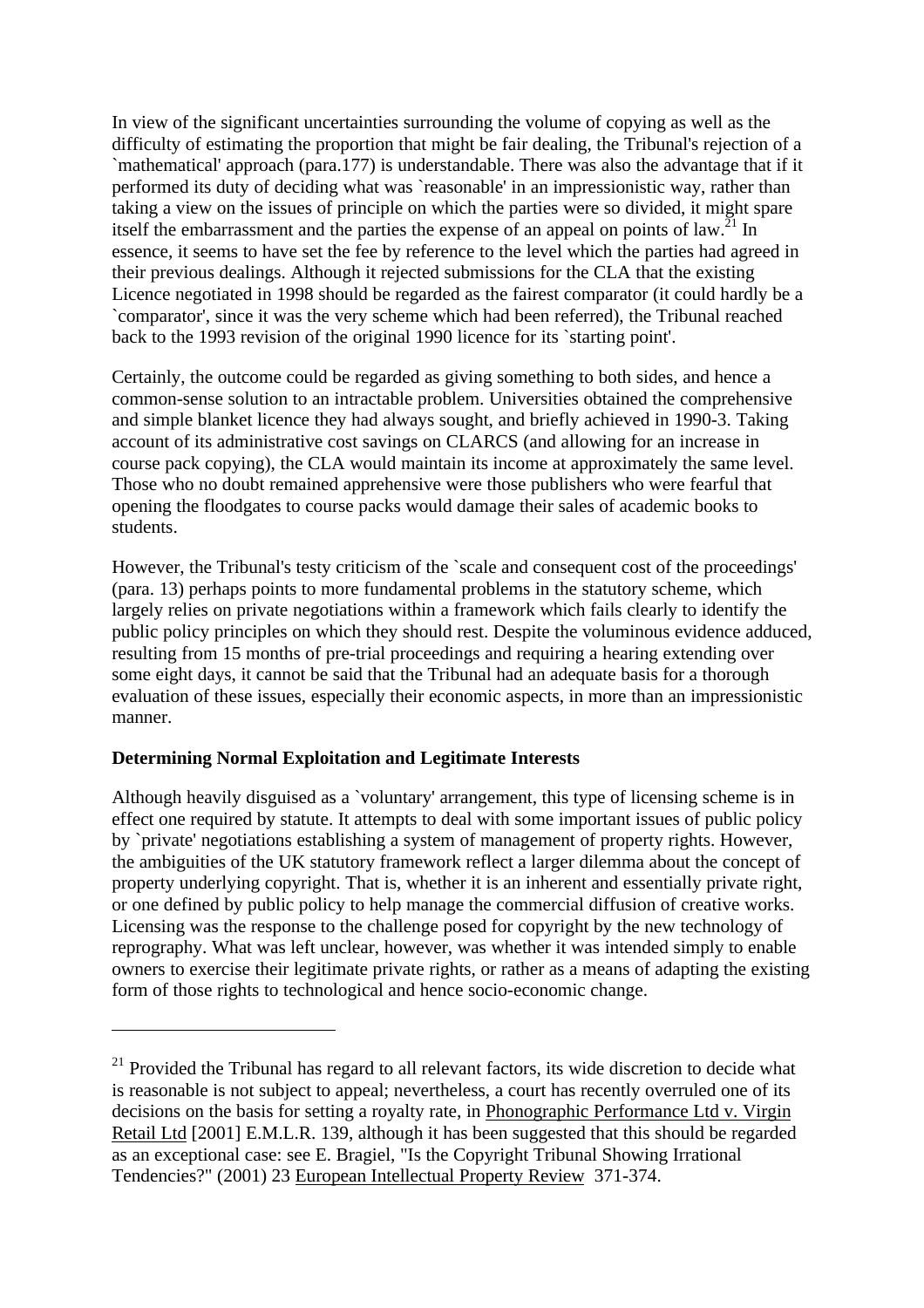From the perspective of copyright as private property, licensing schemes merely offer a solution to the transaction-costs problems for individual owners to control the use made of their property. The elements of compulsion are therefore considered undesirable, since they mean that `the exclusive right to authorise has been degraded to a mere right to remuneration'.<sup>22</sup> To combat this, private property idealists see digital networking as providing a means of jettisoning the historical legacy of collectivist collecting societies, and transforming them into `clearing houses, huge rights and contents databases and automatic licensing engines'.<sup>23</sup> Yet, perhaps paradoxically, such a transformation is acknowledged to require a political impetus, since neither the societies themselves nor their users seem inclined to bring it about. Users are certainly repelled by the idea that they should be compelled to request prior permission and arrange a payment before making use of a photocopy machine. The societies themselves are at best ambivalent regarding the complex arrangements necessary to provide individual permissions on a transactional basis, which are inevitably costly (as revealed by the evidence regarding CLARCS which was decisive in the UK Tribunal's decision to end the transactional requirement for course packs). The main example of a transactional system is that operated by the Copyright Clearance Center in the USA. However, that operates in the context of a broad statutory exemption for `fair use' which extends to multiple copying for classroom use; so it is only copying beyond the limits of quasi-statutory Guidelines that must be cleared and paid for. Furthermore, the arrangement is the target of much dissatisfaction and criticism, and the Guidelines honoured as much in the breach as the observance. $24$ 

An alternative perspective sees the regime of collective administration as powerful, and yet increasingly fragile, precisely due to the vain attempts to force it into an individual property rights paradigm.<sup>25</sup> From this viewpoint, Kretschmer suggests two directions for reform: (i) the separation of the reward for creativity and support for culture from the publisherdominated system of rights management, which would require the drastic shortening of the period of exclusive protection to one adapted to the product cycle of the cultural industries, which he suggests is 5-20 year; however, he concedes that this alternative is now ruled out by the entrenchment at international level in the TRIPS and Berne agreements of the traditional author-based period of protection; or, (ii) the transformation of collection into a regulatory instrument, a form of taxation on cultural consumption (as with systems such as the blank tape levy), ensuring that an adequate share of revenues flows back into creative production.

Indeed, economic analysis of copyright suggests that its justification lies not in transaction costs alone, but in the characteristics of informational and cultural products as public (or

 $22$  Herman Cohen Jehoram, (2001) 23 EIPR, at 136.

<sup>&</sup>lt;sup>23</sup> Ibid., also citing Daniel Gervais, Paper for the Advisory Committee on Management of Copyright and Related Rights in Global Information Networks, Geneva 14 and 15 December 1998, WIPO ACMC/1/1.

<sup>&</sup>lt;sup>24</sup> See Ann Bartow, "Educational Fair Use in Copyright: Reclaiming The Right To Photocopy Freely." (19988) 60 University of Pittsburgh Law Review 149.

 $25$  Martin Kretschmer, "The Failure of Property Rules in Collective Administration: Rethinking Copyright Societies as Regulatory Instruments." (2002) 24 European Intellectual Property Review 126-137.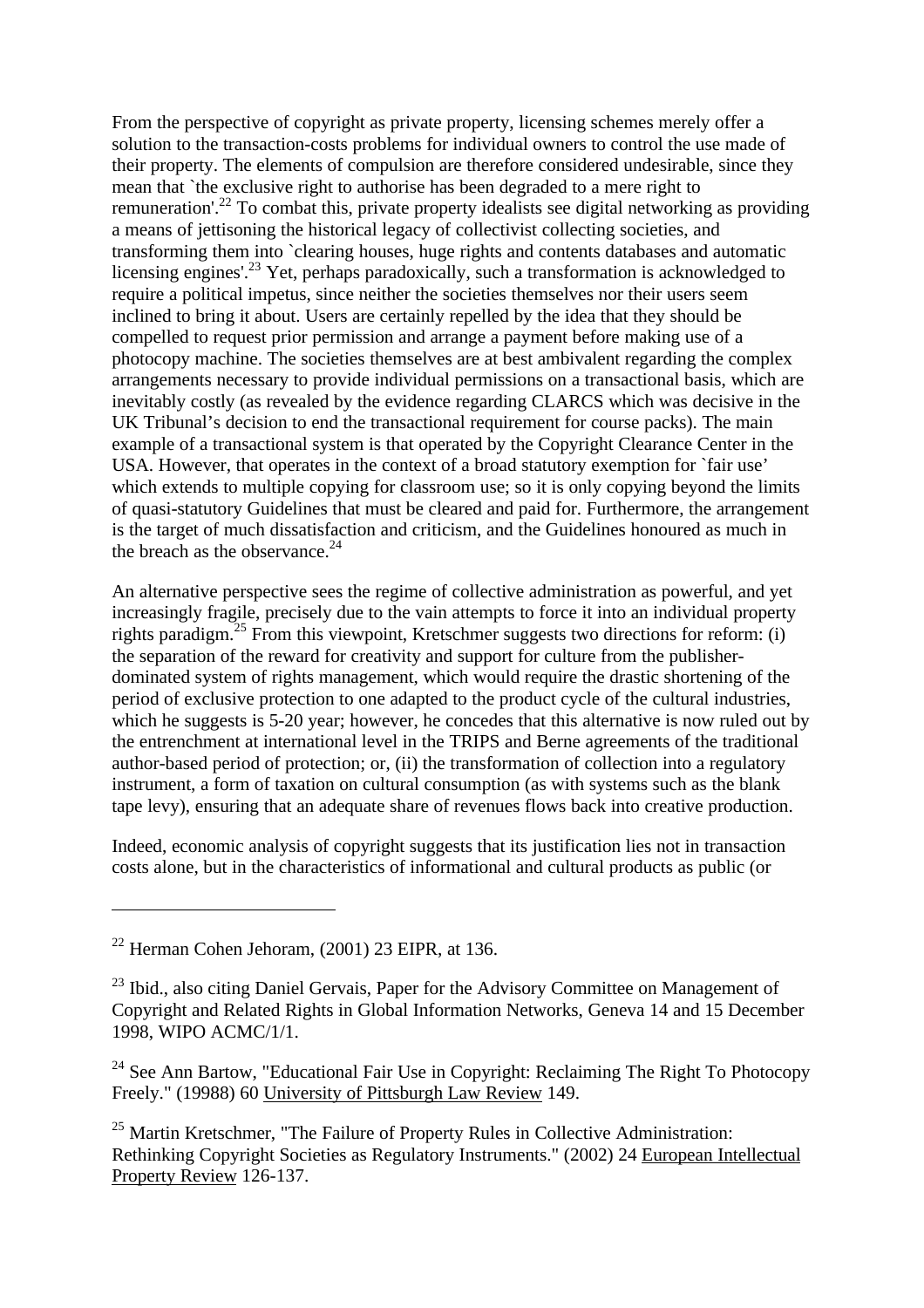joint-impact) goods. This requires a balance to be struck in the definition of the rights attaching to copyright, between providing a reward-incentive for producers by granting them the right to exclude, and the need to ensure adequate access by consumers and secondary users. From this it follows that the elements of compulsion in licensing also cannot adequately be justified in terms of resolving collective action and transaction costs problems, since compulsion necessarily interferes with the incentives/access balance. Rather, licensing should be seen as a means of recalibrating that balance, especially in the context of the extension of copyright into new fields resulting from technological change.<sup>26</sup> This analysis certainly seems to provide a better explanation for the case of higher education reprographic licensing.

The justification for licensing photocopying cannot merely lie in the transaction-costs problems for individual authors in negotiating a `market' rate for authorising a photocopy. The prior issue is whether and to what extent the exclusive right should extend to restricting photocopying. This can be seen both logically and historically, certainly from the details of the UK case recounted above. It was the legislative impulse to establish a licensing system for reprographic rights that justified remuneration to print publishers from photocopying, rather than the converse. Certainly, the elastic concept of copyright, if viewed in the classical liberal terms of a private property right, could be extended to allow print publishers to control the use of and demand a rent from the new technology of photocopying. Whether and to what extent they should do so, however, is a question that should be addressed not in terms of private rights, but of public policy.

To make a copy for sale in competition with the original is clearly an infringement of the primary copyright; to make a copy which might substitute for a potential purchase of the original may well be; but for producers of printed works to demand payment for copying in other circumstances assumes that they have the right to capture the added value generated by the availability of reprography. The automatic extension of copyright protection to include exploitation through new or `secondary' markets created by new communication systems could clearly restrict the benefits from technological change. Thus, when Whitford addressed the issue, it was in terms of protecting print publishing, not of ensuring adequate remuneration to authors from secondary rights. The Committee's proposal to end the fair dealing exception once licensing was in place was based on its alarmist view that `unless something is done there is a serious danger that, in some fields at least, publication will cease' (para. 271). By 1981, the Green Paper conceded that this was exaggerated and stressed the educational benefits of photocopying, while accepting that print publishers should be remunerated for multiple copying by excluding it from fair dealing. But, by refusing to define the legitimate limits of fair dealing as regards single copies, it failed to provide a sufficiently clear definition of the extent of the property rights which should be the subject of private negotiation for remuneration.

The alternative to legislative action might have been to ask the courts to resolve these questions by private litigation, a course which as we have seen was not pursued beyond initial threats by UK publishers. The remedies for infringement are in principle the same as for any property right (CDPA 96), and aim mainly at compensation for economic loss. This would

<sup>&</sup>lt;sup>26</sup> T. Gallagher, `Copyright Compulsory Licensing and Incentives.' Oxford Intellectual Property Research Centre Working Paper Series No. 2. (2001).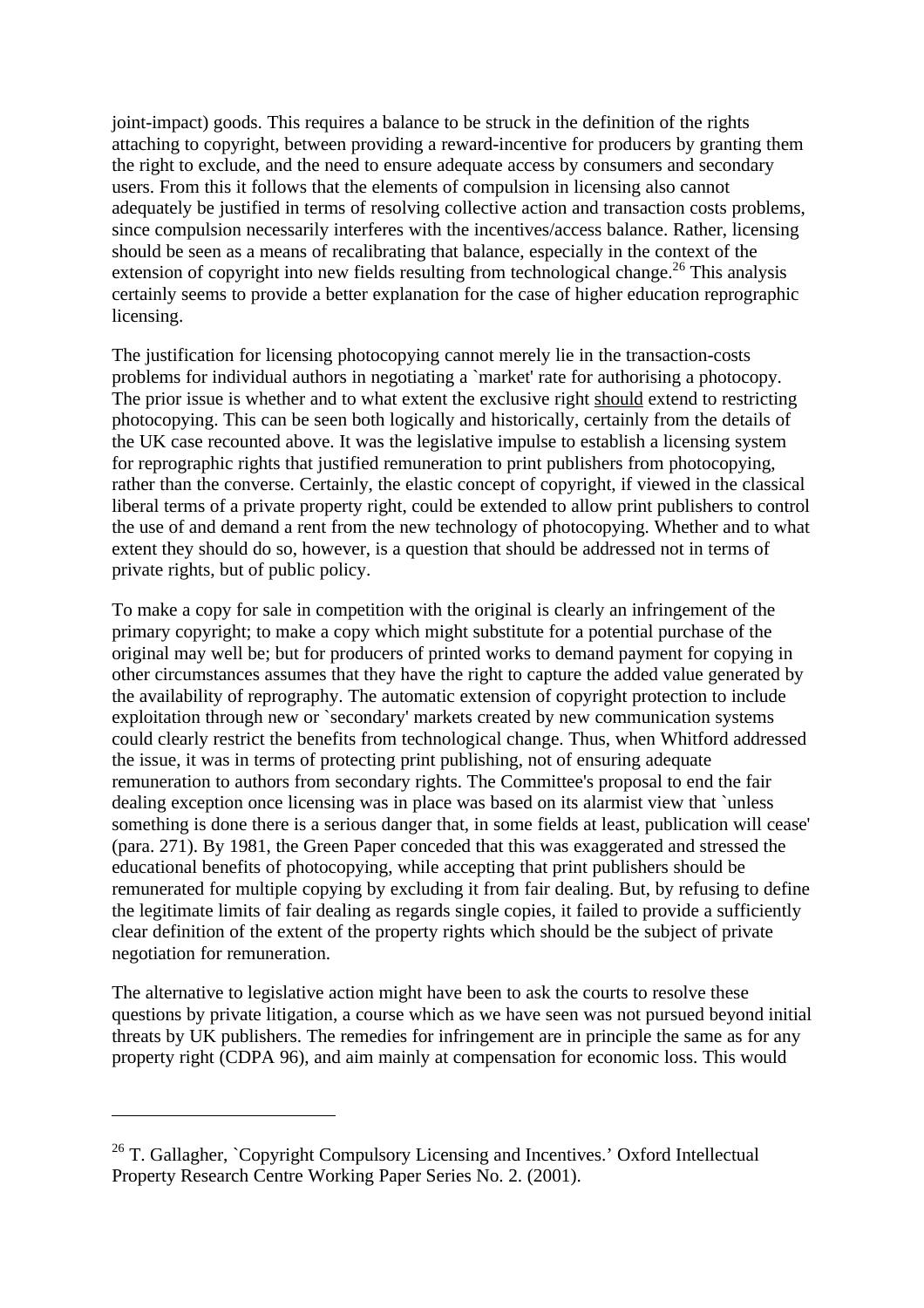face the courts with the same issue of defining the nature and limits of the property right, initially by considering the scope of fair dealing.

For copying which exceeded the court's view of fair dealing the issue would present itself in terms of the appropriate remedy. Would a court be willing to grant a permanent injunction to restrain non-commercial photocopying for educational purposes of a reasonable proportion of printed works? The only justification for doing so would be to preserve the owner's right to negotiate reasonable remuneration, and this would necessarily be influenced by the availability of licensing.<sup>27</sup> What would be the measure of damages if an infringement were found? Since intellectual property rights are inexhaustible assets, economic loss may be quite low, especially in the case of non-commercial unauthorised use. In relation to their primary rights, publishers might indeed find it hard to show substantial direct sales losses from photocopying in higher education, much of which is from journals and monographs which the user would not otherwise buy, so that a photocopy rarely substitutes for a purchase of that same item. It would be difficult for a court to take account also of indirect losses resulting from the general diversion of purchasing power into copying instead of buying new books, since that is not a loss that can be shown to affect the copyright owner of the work that is actually being copied.<sup>28</sup> The publishers' true case rests on the loss of their `secondary' rights, i.e. the loss of the rights to license photocopying. But the existence and extent of these rights depends on how far the elastic concept of copyright is allowed to stretch.

Admittedly, courts have generally been very willing to extend the concept of copyright. However, this also reflects the power of owners to select examples of egregious violation as cases to be pursued. Thus, it is significant that in the UK, although threats were made against universities, legal action was commenced only against schools, in respect of copies for classroom use and from high-value works such as music.<sup>29</sup> The US case most heavily relied upon by publishers is that involving a commercial copy-shop, Kinko's, producing bound course-books.<sup>30</sup> Having said this, the propensity of the courts to favour a private rights view of property does not negate the point that in defining its extent public policy issues are at stake.

This point is of much more than merely sectoral and parochial significance, since the extent of copyright is now a matter of global import, and defined by international treaty. As is well-

<sup>&</sup>lt;sup>27</sup> Phonographic Performance Ltd v. Maitra [1998] 1 W.L.R. 870; see also Gwilym Harbottle, "Permanent Injunctions in Copyright Cases: When Will They Be Refused." (2001) 23 European Intellectual Property Review 154-157; and most recently, Ludlow Music v. Robbie Williams, Chancery Division, 14 February 2002.

<sup>&</sup>lt;sup>28</sup> The provision for `additional damages' in CDPA s. 97(2) does offer a basis for an award related to the `benefit accruing to the defendant from the infringement', but this is in the context of `flagrant' behaviour: for a recent example see Nottinghamshire Healthcare NHS Trust v. News Group Ltd (Chancery Division) 12 March 2002.

 $29$  Clark and Hadley, ibid. above note 9, p.18.

 $30$  Basic Books, Inc. v. Kinko's Graphics Corp., 758 F. Supp. 1522, 1537 (S.D.N.Y. 1991). enforced, No. 89 Civ. 2807 (CBM), 1991 WL 311892 (S.D.N.Y. Oct. 16, 1991). See Ann Bartow, ibid. note 23 above.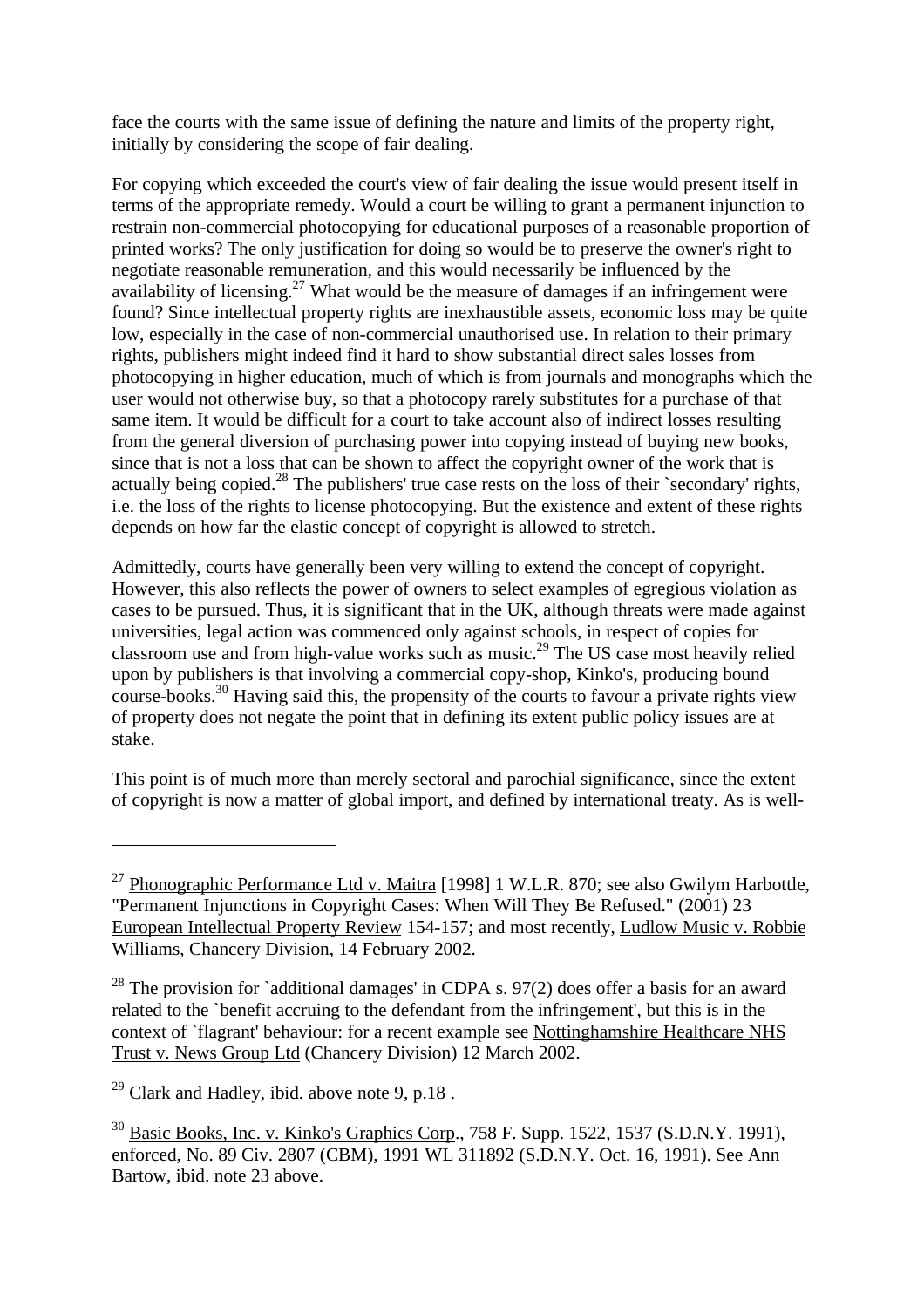known, the basic provisions of the Berne Convention (to which the US finally acceded in 1989) have now been greatly amplified by the TRIPS agreement, which may be enforced through the WTO's Dispute-Settlement system. The 1967 Stockholm revision of Berne extended copyright protection to include a general right to control reproduction, but subject to the possibility of exceptions:

Article 9: (1) Authors of literary and artistic works protected by this Convention shall have the exclusive right of authorising the reproduction of these works, in any manner or form.

(2) It shall be a matter for legislation in the countries of the Union to permit the reproduction of such works in certain special cases, provided that such reproduction does not conflict with a normal exploitation of the work and does not unreasonably prejudice the legitimate interests of the author.

The language of Article 9(2) has also been transposed into TRIPS Article 13 with some changes. Most significantly the final phrase refers not to `the author' but to the `right holder', a further abandonment of the claim that copyright aims to stimulate creativity. TRIPs article 13 therefore separately establishes a general standard against which all limitations and exceptions to copyright will now be judged, ultimately through the WTO's powerful Dispute Settlement system.

These provisions have in fact already been the subject of an important adjudication through the WTO, resulting from a complaint by the EC against exceptions in the US Copyright Act allowing radio broadcasting without payment in business premises below a specified size (the `business' exception), and of any broadcast performance by means of a `homestyle' receiver (the `homestyle' exception). The WTO Panel applied the three criteria which it considered are embodied in this standard: (a) exceptions must be limited to `special cases'; (b) they must not conflict with a `normal exploitation'; and (c) must not `prejudice the legitimate interests of the right holder'. By finding that the `business' exception was too broad to qualify as a special case, but the `homestyle' exception could do so, the Panel struck a certain balance. Of greater interest and direct relevance here were its views on the second two criteria. The Panel first rejected the argument made for the EC that without any provision for remuneration there is ipso facto a conflict with normal exploitation and prejudice to legitimate interests. It then stated:

6. 183. We believe that an exception or limitation to an exclusive right in domestic legislation rises to the level of a conflict with a normal exploitation of the work (i.e., the copyright or rather the whole bundle of exclusive rights conferred by the ownership of the copyright), if uses, that in principle are covered by that right but exempted under the exception or limitation, enter into economic competition with the ways that right holders normally extract economic value from that right to the work (i.e., the copyright) and thereby deprive them of significant or tangible commercial gains.

However, it also stressed that `normal exploitation' should be viewed dynamically in relation to the potential markets, and not merely the existing situation. Thus, the central consideration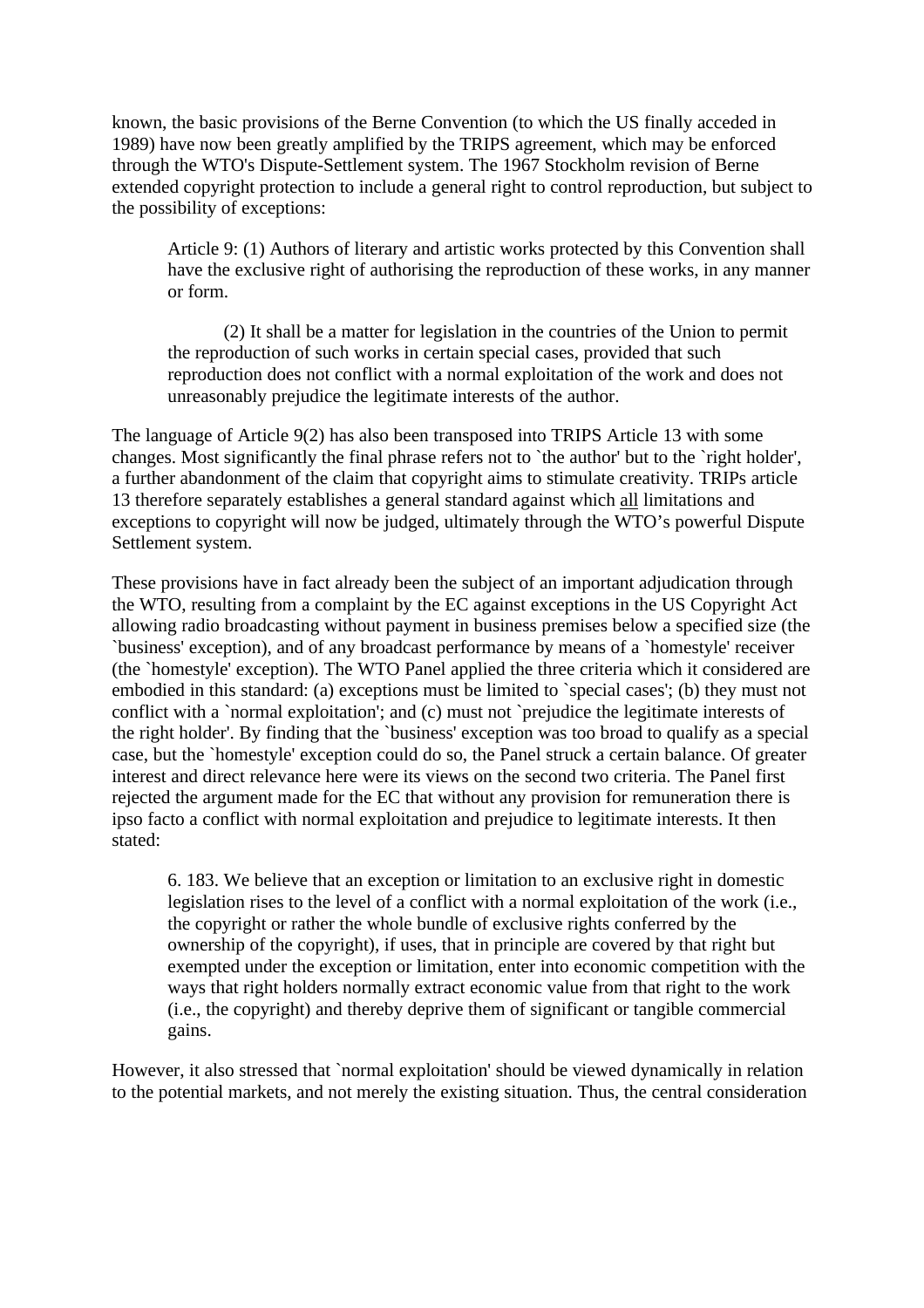in deciding `normal exploitation' was whether licensing could reasonably be organised and become accepted.<sup>31</sup>

As regards the `legitimate interests' requirement, the Panel's view was that the test should be whether the exception `causes or has the potential to cause an unreasonable loss of income to the copyright owner'.<sup>32</sup> This essentially meant whether a licensing scheme would produce reasonable levels of income. This again depends on the willingness of users to pay rates acceptable to owners. However, as we have seen from the example of higher education reprographic licensing, there can be a big gap between the expectations of owners and the willingness to pay of users. The price will determine the allocation of the benefits resulting from new communications technology, and may significantly affect its impact: if owners demand a high fee for reproduction rights the use of new communications technology would be significantly inhibited.

An important feature of new communications technologies is that they greatly reduce the marginal cost of access to intellectual products. At the same time, they both shift and blur the line between production and consumption. Access via photocopying is a type of delivery on demand, which can greatly reduce both distribution costs, and in effect those of production (since the user produces for herself).<sup>33</sup> Equally, however, it raises difficult questions about charging for the initial costs of production, which are mainly fixed rather than variable costs. The division in the academic publications market between individual and library sales enables a higher price to be charged to libraries, which can be said to cover multiple-user access, and therefore to justify the right to make copies from an item purchased by the institution, under the fair dealing exception. In respect of multiple copies, it is perhaps not unreasonable to provide for a supplementary payment to print publishers (towards their production costs), based on the rough-and-ready data produced by a sampling system in a licensing scheme such as the CLA's.

This is clearly a long way from providing remuneration in respect of access to specific works, which would require a transactional system with detailed record-keeping of each item. However, any justification for differentiating payments according to the frequency of copying of particular items lies not in the economics of publishing but in providing a reward-incentive for authors. In practice, however, the vast bulk of academic authors are employed by the very institutions which buy and use the works, and there is no widespread or indeed easily justified demand for them to be rewarded in this way. Although the Authors' Lending and Copyright Society (ALCS) is one of the founders of the CLA, it has relatively few academic authors among its members. Distributions from the CLA via the ALCS to academic authors have been only in relation to copying from books; for journal articles (for which academic authors generally receive no payment in the first place), the CLA income has gone entirely to the

<sup>32</sup> Ibid. para. 6.229.

 $31$  United States – Section 110(5) of the US Copyright Act. Report of the Panel, WTO WT/DS/160/R, 15 June 2000. It found that licensing could reasonably be provided for many of those covered by the `business' exception (Paras 6.210-11), but not for the `homestyle' cases (Paras. 6.218-9).

 $33$  Electronic publishing of course takes this much further, since the publisher need only make a single copy, which can be made available to unlimited potential users via the internet.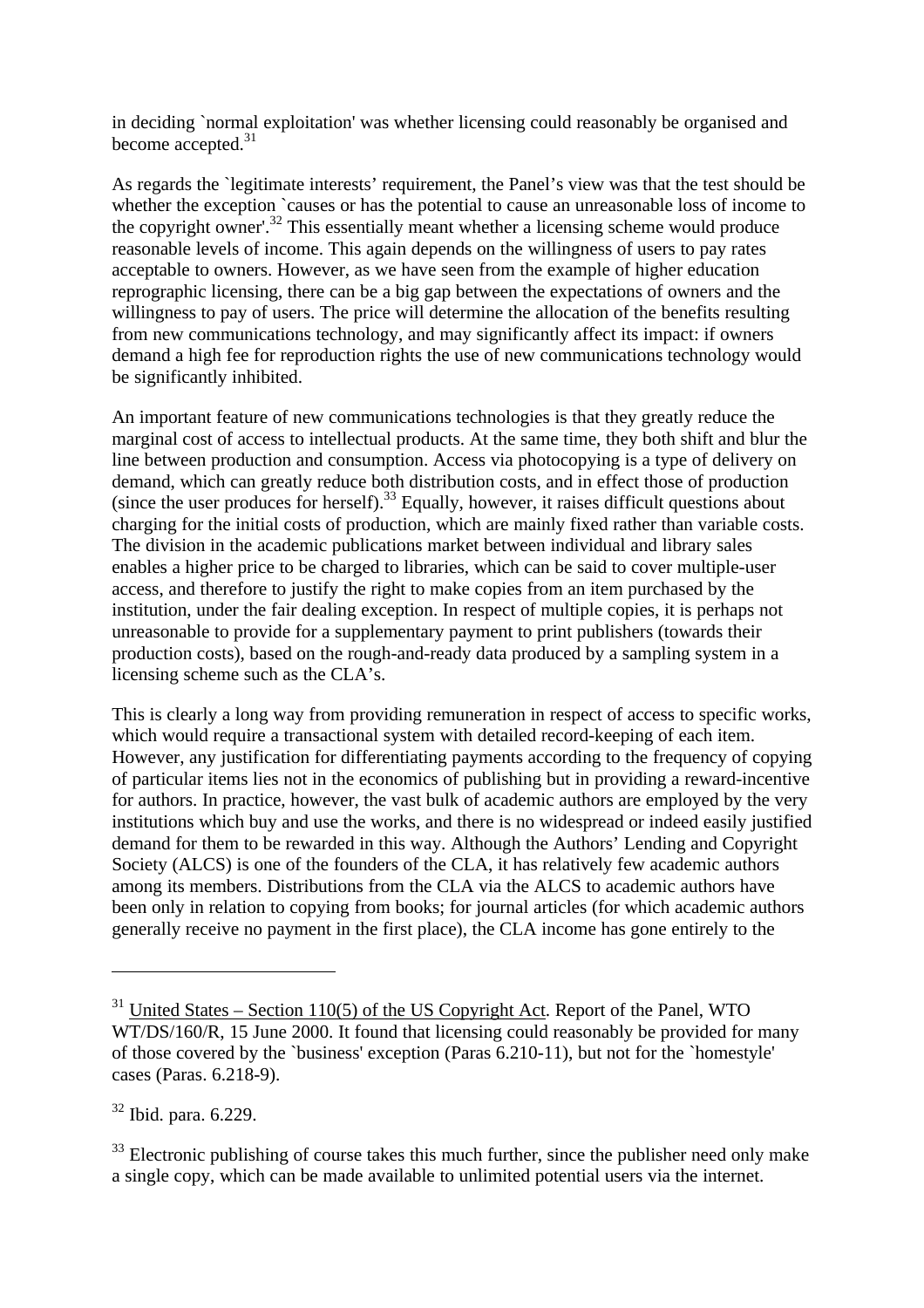publishers.<sup>34</sup> These issues are raised even more acutely by the new forms of electronic dissemination, which may radically transform the role of publishers as intermediaries, through the development of `open archiving'.<sup>35</sup>

Thus, both `normal exploitation' and `legitimate interests' entail normative considerations with important public policy implications regarding communications systems and their cultural and educational impacts. Can they adequately be evaluated by reference only to the rights of individuals or groups and decided primarily by private negotiations? It is at the very least important to avoid an essentialist view of copyright as a private property right, by recognising that the rights of the owner need to be balanced against the rights of users. These may be expressed in terms of human rights: for example the rights to dissemination of information and to freedom of expression,  $36$  and even the right to education.<sup>37</sup> However, the right to property is also a human right, so it is a matter of balancing different rights. The Court of Appeal in the UK recently held that the balance between the exclusive rights of owners and the interests of users and the public in dissemination is already taken into account in the statutory definitions of copyright and its exceptions (including fair dealing). Since copyright protects only the form of expression and not information itself, it is only in comparatively rare circumstances that human rights in respect of dissemination of knowledge or information would trump copyright.<sup>38</sup> This clearly makes it all the more important that the scope of copyright and its limits should be interpreted so as to safeguard the interests of users and the public generally.

# **Conclusions**

 $\overline{a}$ 

The difficulties experienced in the UK with reprographic copyright licensing for higher education are by no means unique. Although licensing schemes for photocopying are widespread, at least in developed countries, their terms vary widely, depending mainly on the

 $36$  Article 10(1) of the European Convention on Human Rights, and article 19 of the Universal Declaration of Human Rights.

 $37$  Article 26 of the Universal Declaration of Human Rights, spelled out in more detail in article 13 of the International Covenant on Economic, Social and Cultural Rights of 1976.

<sup>38</sup> Ashdown v. Telegraph Group Ltd [2001] EMLR 44. Referring to the jurisprudence of the European Court of Human Rights at Strasbourg, especially Fresoz and Roire v. France (1999) 5 B.H.R.C. 654, Lord Phillips M.R. accepted that `There will be occasions when it is in the public interest not merely that information should be published, but that the public should be told the very words used by a person, notwithstanding that the author enjoys copyright in them', but stressed that these are likely to be rare; however, the right to freedom of expression might more often lead to restricting the owner to a remedy in damages rather than an injunction: ibid. pp. 9-10.

<sup>&</sup>lt;sup>34</sup> See Alan Story, `What Happens to the HECA Revenues?', July 2000, available from http://www.ukcle.ac.uk/copyright/revenues.html, accessed on 9<sup>th</sup> April 2002.

<sup>&</sup>lt;sup>35</sup> See the Open Archives Initiative http://www.openarchives.org/, and the Budapest Open Access Initiative http://www.soros.org/openaccess/help.shtml.